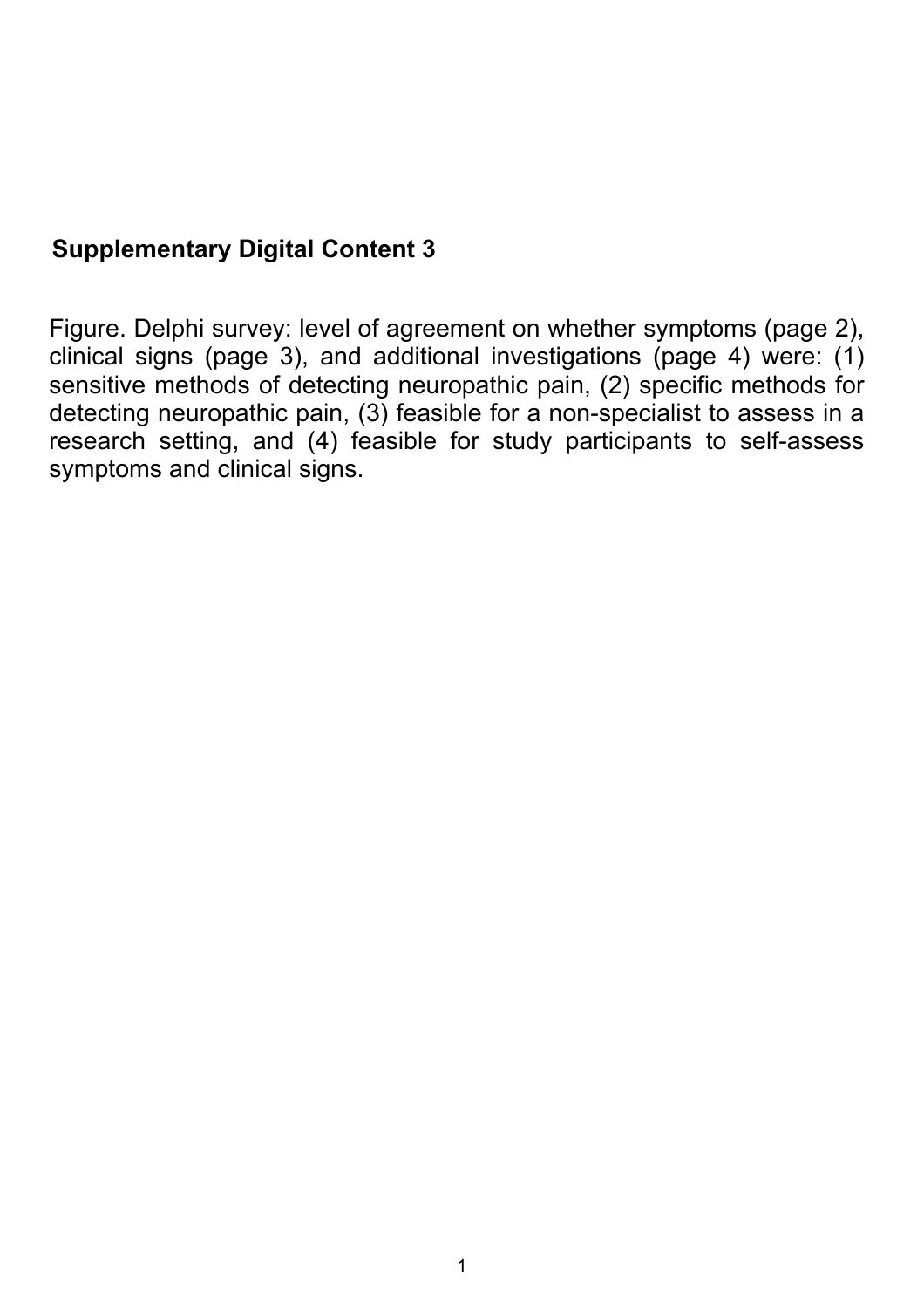



Assessment of symptoms is feasible as a self−complete questionnaire Strongly disagree <sup>10</sup>



Assessment of symptoms is feasible for a non−specialist

*Numbers in the blocks report percent respondents choosing a category Note: percentages may not match those presented in Table 1 because of rounding*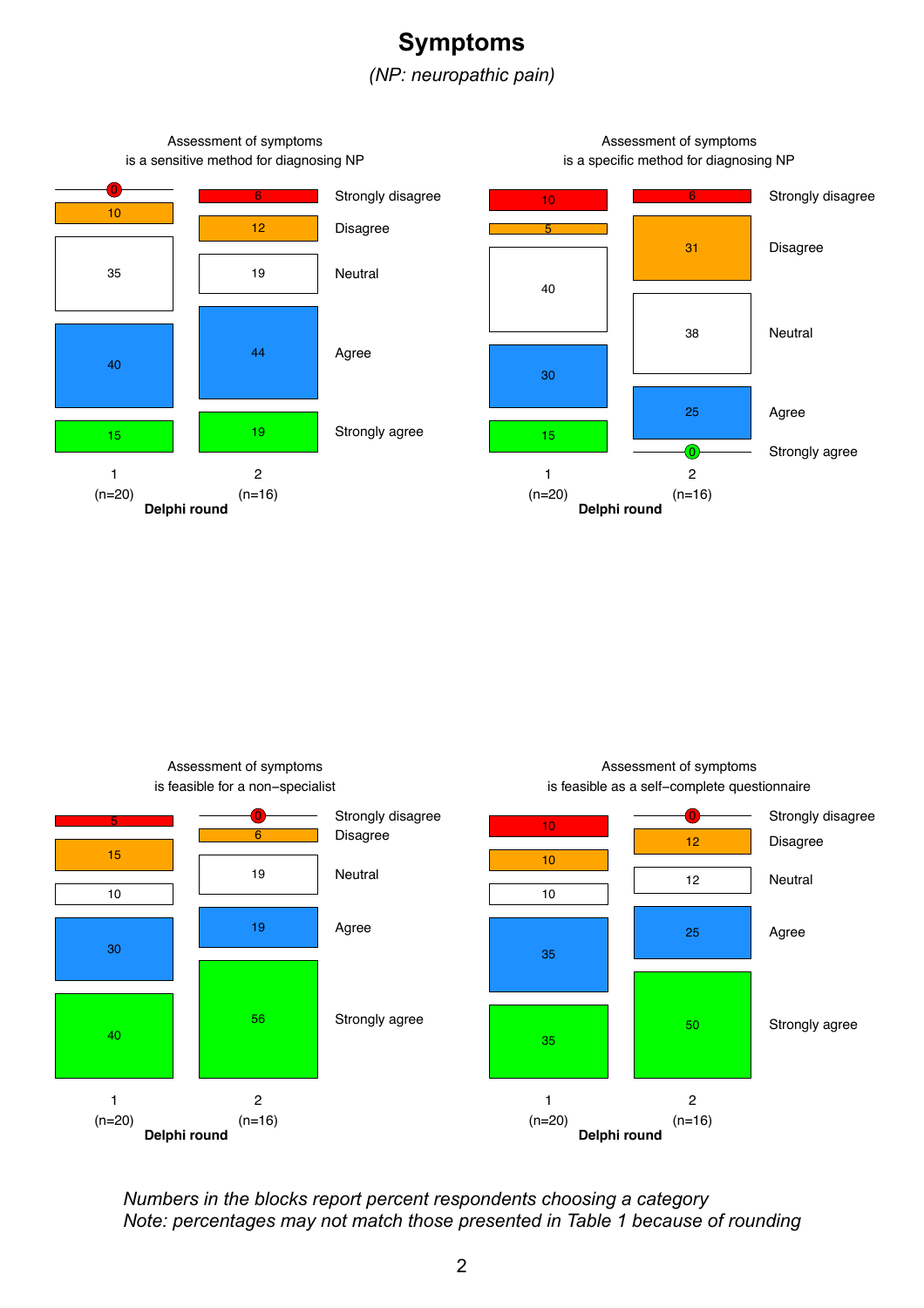## **Clinical signs**

*(NP: neuropathic pain)*



Assessment of clinical signs is feasible for a non−specialist



Assessment of clinical signs is feasible by self−examination

*Numbers in the blocks report percent respondents choosing a category Note: percentages may not match those presented in Table 1 because of rounding*